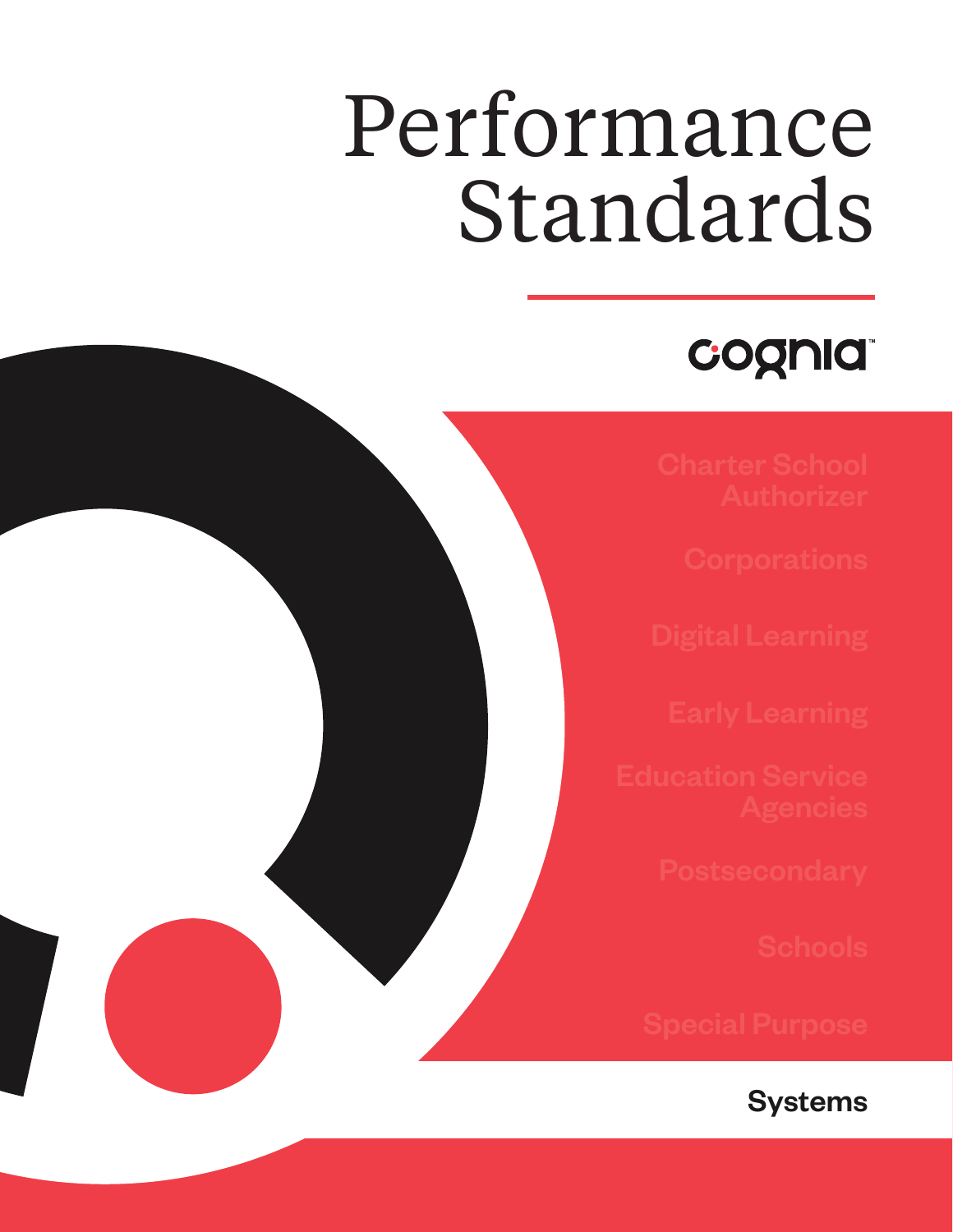In 2018, leading education nonprofits AdvancED® and Measured Progress® came together. With more than a century of experience in accreditation and school improvement and decades of leadership in student assessment solutions, the new organization—Cognia™—brings institutions around the world a new, holistic way to view school performance and student achievement.

To assure that our Performance Standards remain relevant and forward-thinking, we undertake review and development of our Standards on a recurring 5-year cycle. We expect to publish new Cognia standards early in 2021; accreditation reviews based on the new standards will begin in school year 2022–23. The AdvancED Performance Standards in this document remain in effect until then.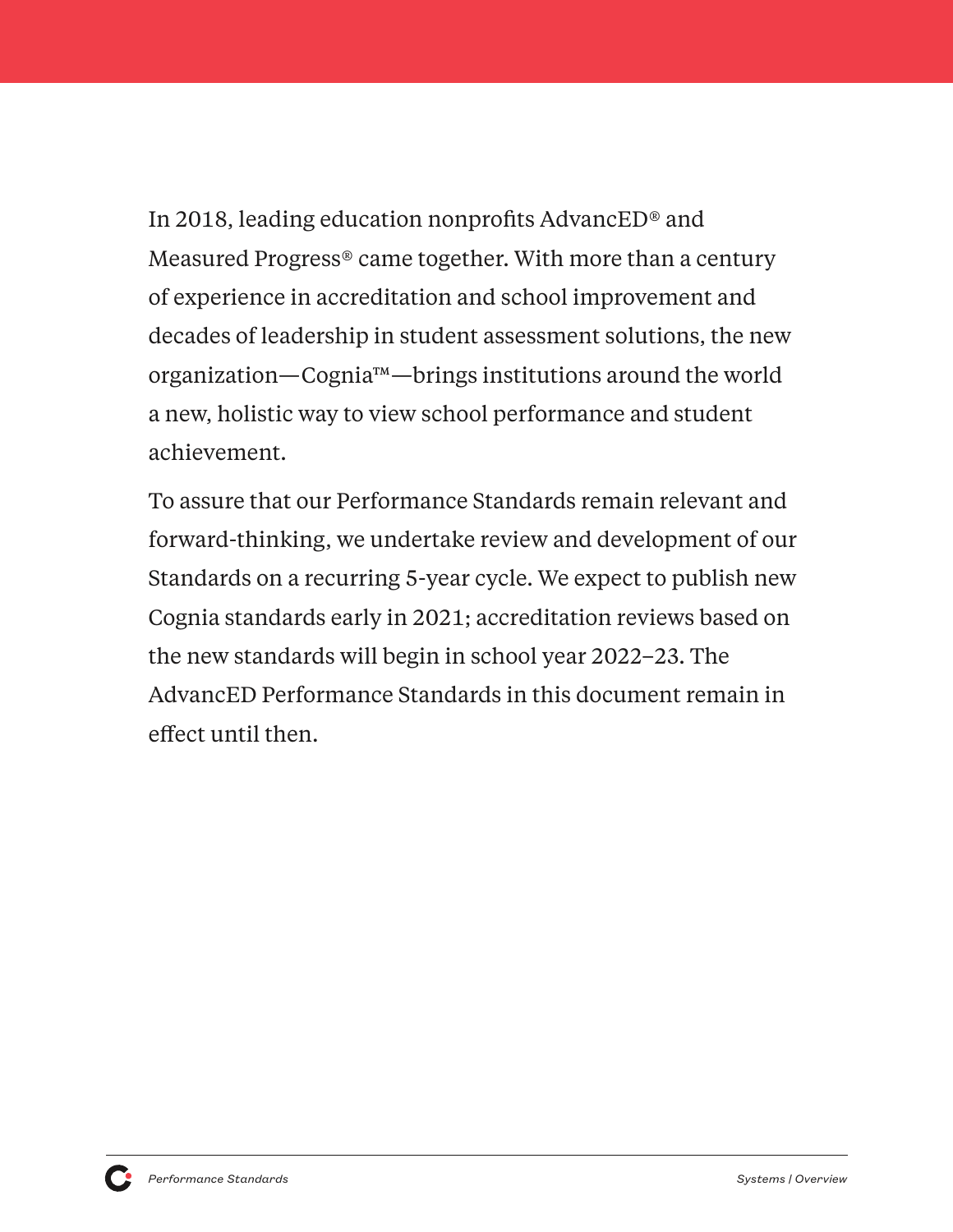### AdvancED® Performance **Standards**



Continuous improvement that results in success for all learners should be the goal of every institution. The *Improvement Journey* for each institution may look different but should always include measures of quality of learning and instruction. The *AdvancED Performance Standards* serve this purpose by providing a set of evaluative criteria that lays the foundation for improvement planning and implementation. Based on rigorous research and best practices, the Standards are a powerful tool for driving institutional change.

AdvancED is committed to quality and meeting the needs of the educational institutions we serve. Every five years, we use an iterative process to review, revise and renew our Standards to ensure they remain relevant and challenge institutions to reach higher. Our guiding question is: What will support the success of each and every learner?

The *AdvancED Performance Standards* embody our belief that high quality learning can transform lives, communities and the world.

#### **Anatomy of the** *AdvancED Performance Standards*

The new Standards, varying in number based on institution type, are organized under three Domains:

- **1** Leadership Capacity
- **2** Learning Capacity
- **3** Resource Capacity

The Domains are statements that define the capacity of an organization or institution to provide quality and meet the rigorous demands of continuous improvement. Each Domain is further defined by Standards.

The *AdvancED Performance Standards* are research-based statements that describe conditions that are necessary for institutions to support organizational effectiveness and improve student performance.

Collectively, the elements of the *AdvancED Performance Standards* serve as a road map for the continuous improvement process for institutions and as the foundation of the accreditation process used by AdvancED Review Teams to provide relevant and quality feedback on how institutions are serving the learner.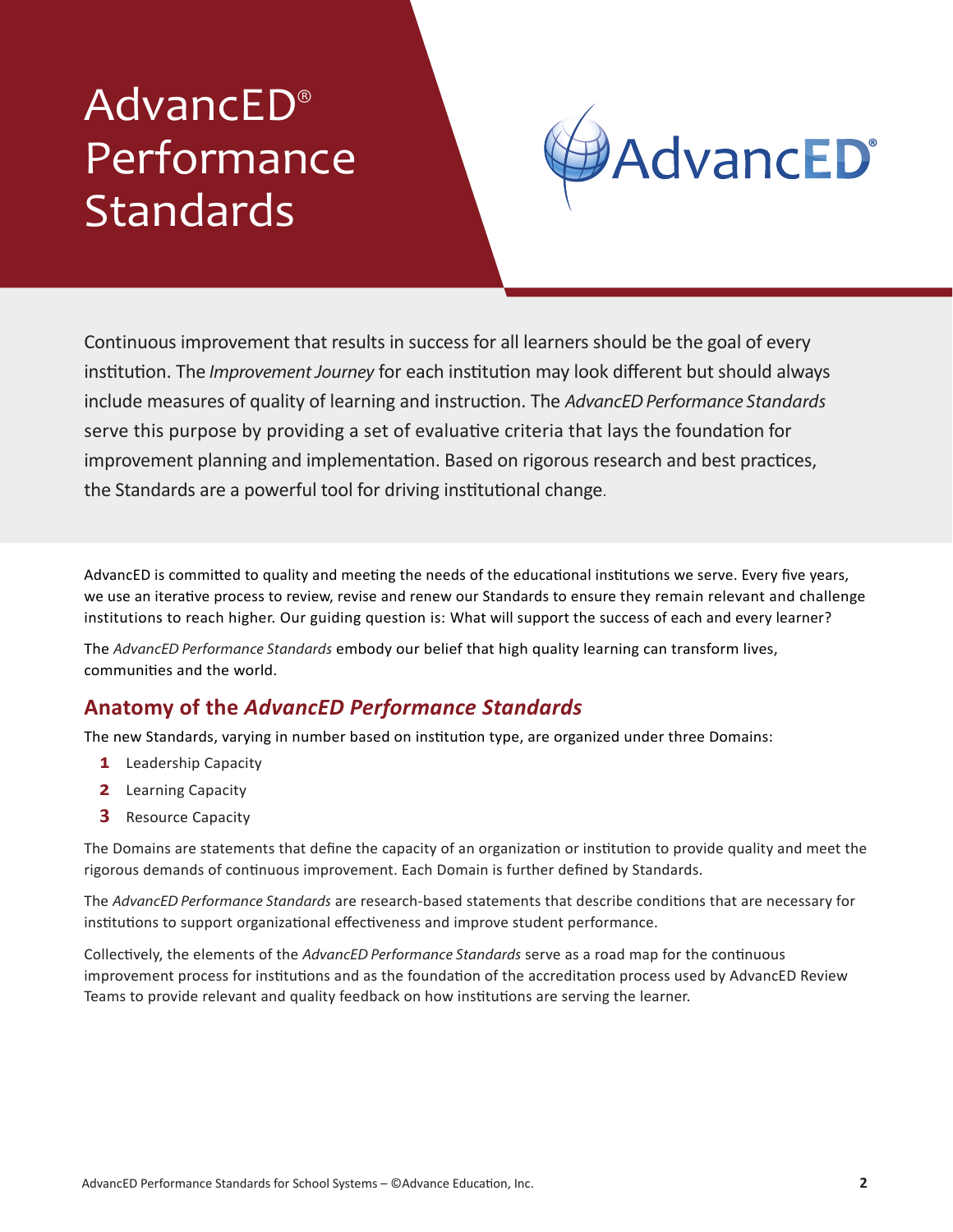### **1 Leadership Capacity Domain**

The capacity of leadership to ensure an institution's progress toward its stated objectives is an essential element of organizational effectiveness. An institution's leadership capacity includes the fidelity and commitment to its purpose and direction, the effectiveness of governance and leadership to enable the institution to realize its stated objectives, the ability to engage and involve stakeholders in meaningful and productive ways, and the capacity to implement strategies that improve learner and educator performance.

| <b>Standard 1.1:</b>  | The system commits to a purpose statement that defines beliefs about teaching and learning,<br>including the expectations for learners.                                 |
|-----------------------|-------------------------------------------------------------------------------------------------------------------------------------------------------------------------|
| <b>Standard 1.2:</b>  | Stakeholders collectively demonstrate actions to ensure the achievement of the system's<br>purpose and desired outcomes for learning.                                   |
| <b>Standard 1.3:</b>  | The system engages in a continuous improvement process that produces evidence, including<br>measurable results of improving student learning and professional practice. |
| <b>Standard 1.4:</b>  | The governing authority establishes and ensures adherence to policies that are designed to<br>support system effectiveness.                                             |
| <b>Standard 1.5:</b>  | The governing authority adheres to a code of ethics and functions within defined roles and<br>responsibilities.                                                         |
| <b>Standard 1.6:</b>  | Leaders implement staff supervision and evaluation processes to improve professional<br>practice and organizational effectiveness.                                      |
| <b>Standard 1.7:</b>  | Leaders implement operational processes and procedures to ensure organizational<br>effectiveness in support of teaching and learning.                                   |
| <b>Standard 1.8:</b>  | Leaders engage stakeholders to support the achievement of the system's purpose and<br>direction.                                                                        |
| <b>Standard 1.9:</b>  | The system provides experiences that cultivate and improve leadership effectiveness.                                                                                    |
| <b>Standard 1.10:</b> | Leaders collect and analyze a range of feedback data from multiple stakeholder groups to<br>inform decision-making that results in improvement.                         |
| <b>Standard 1.11:</b> | Leaders implement a quality assurance process for its institutions to ensure system<br>effectiveness and consistency.                                                   |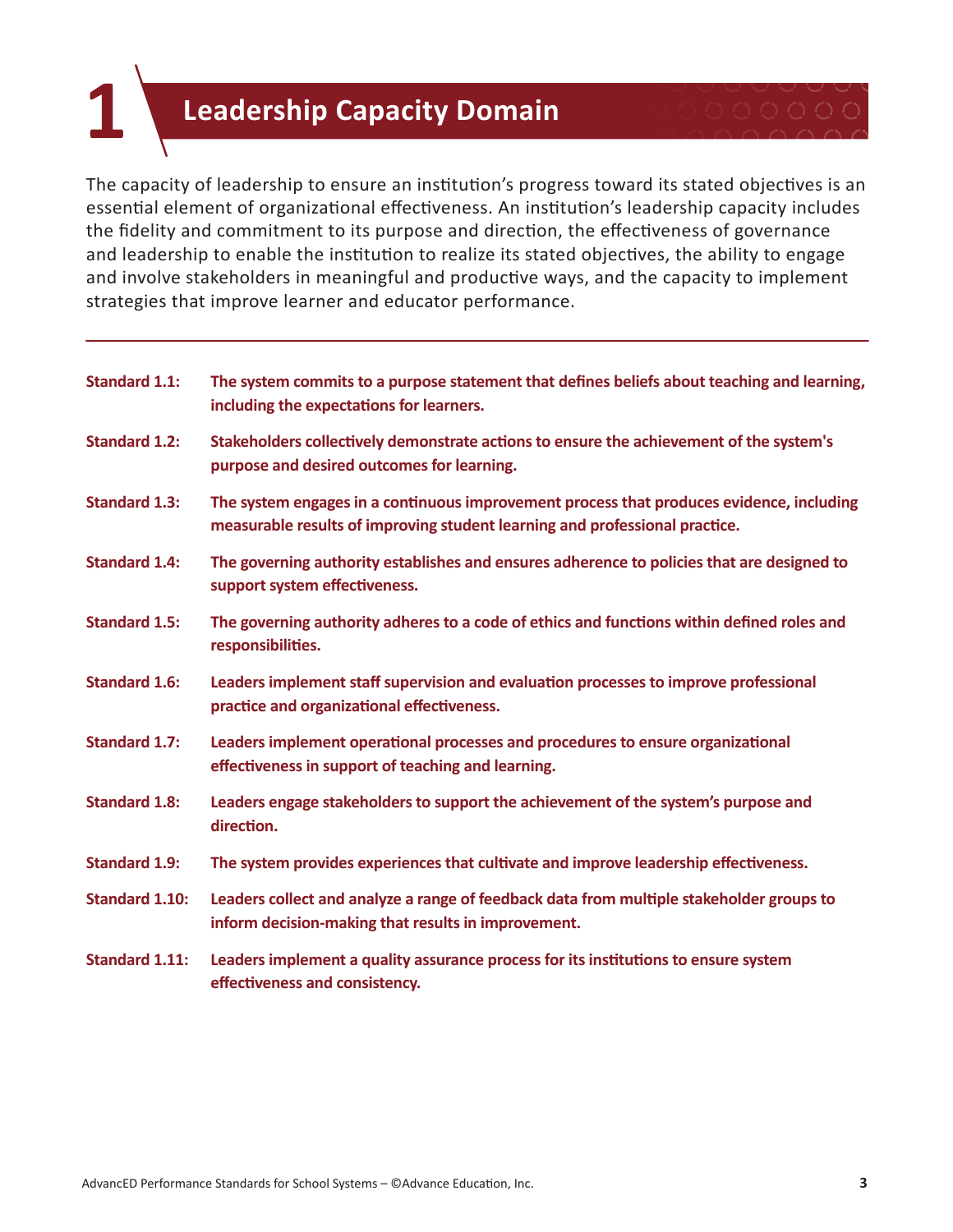## **2 <sup>L</sup>earning Capacity Domain**

The impact of teaching and learning is the primary expectation of every system and its institutions. The establishment of a learning culture built on high expectations for learning, along with quality programs and services, which include an analysis of results, are all key indicators of the system's impact on teaching and learning.

| <b>Standard 2.1:</b>  | Learners have equitable opportunities to develop skills and achieve the content and learning<br>priorities established by the system.                         |
|-----------------------|---------------------------------------------------------------------------------------------------------------------------------------------------------------|
| <b>Standard 2.2:</b>  | The learning culture promotes creativity, innovation and collaborative problem-solving.                                                                       |
| <b>Standard 2.3:</b>  | The learning culture develops learners' attitudes, beliefs and skills needed for success.                                                                     |
| <b>Standard 2.4:</b>  | The system has a formal structure to ensure learners develop positive relationships with and<br>have adults/peers that support their educational experiences. |
| <b>Standard 2.5:</b>  | Educators implement a curriculum that is based on high expectations and prepares learners<br>for their next levels.                                           |
| <b>Standard 2.6:</b>  | The system implements a process to ensure the curriculum is clearly aligned to standards and<br>best practices.                                               |
| <b>Standard 2.7:</b>  | Instruction is monitored and adjusted to meet individual learners' needs and the system's<br>learning expectations.                                           |
| <b>Standard 2.8:</b>  | The system provides programs and services for learners' educational future and career<br>planning.                                                            |
| <b>Standard 2.9:</b>  | The system implements processes to identify and address the specialized needs of learners.                                                                    |
| <b>Standard 2.10:</b> | Learning progress is reliably assessed and consistently and clearly communicated.                                                                             |
| <b>Standard 2.11:</b> | Educators gather, analyze, and use formative and summative data that lead to demonstrable<br>improvement of student learning.                                 |
| <b>Standard 2.12:</b> | The system implements a process to continuously assess its programs and organizational<br>conditions to improve student learning.                             |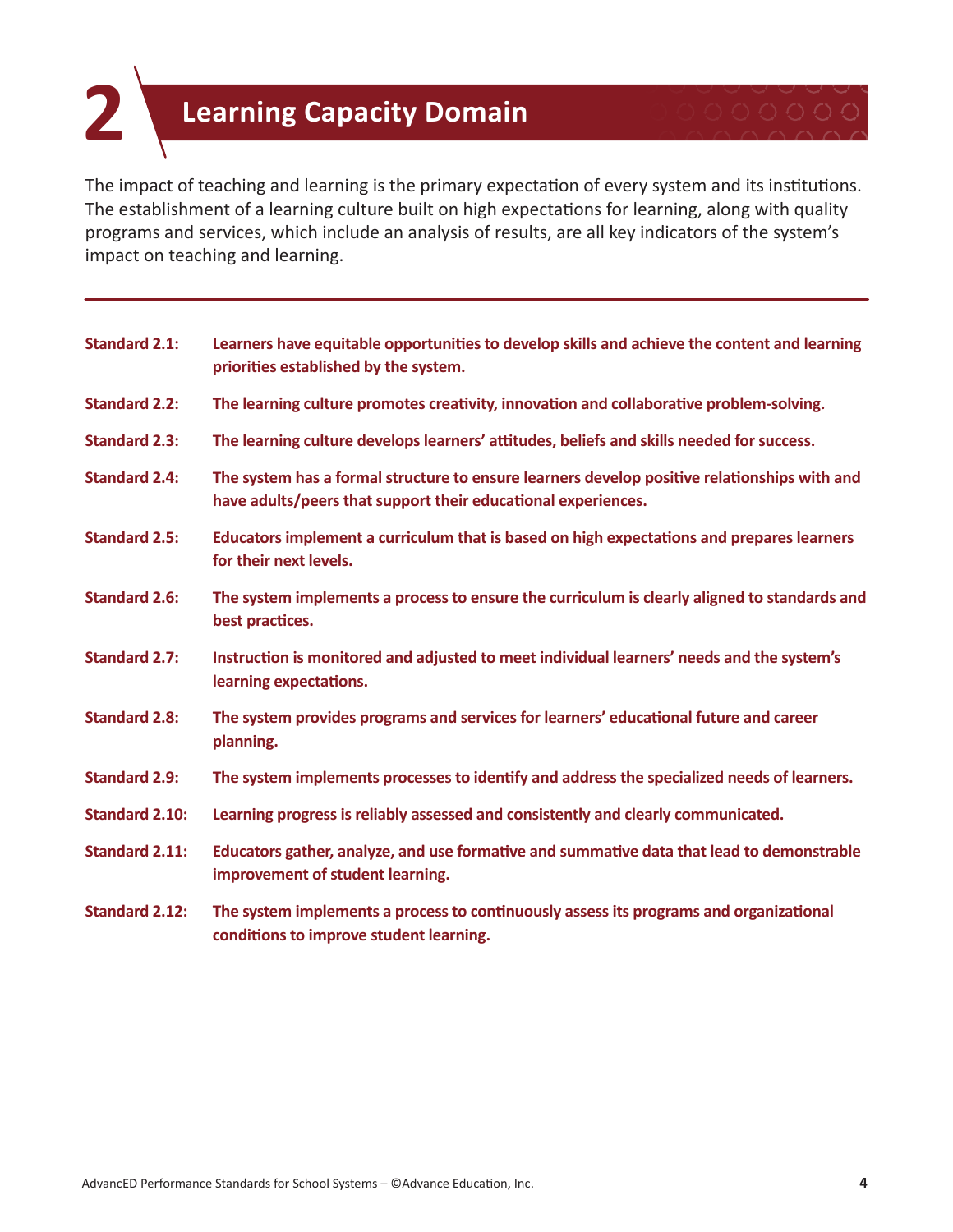#### **3 Resource Capacity Domain**

The use and distribution of resources align and support the needs of the system and institutions served. Systems ensure that resources are aligned with its stated purpose and direction and distributed equitably so that the needs of the system are adequately and effectively addressed. The utilization of resources includes support for professional learning for all staff. The system examines the allocation and use of resources to ensure appropriate levels of funding, sustainability, and system effectiveness.

| <b>Standard 3.1:</b> | The system plans and delivers professional learning to improve the learning environment,<br>learner achievement, and the system's effectiveness.                                                   |
|----------------------|----------------------------------------------------------------------------------------------------------------------------------------------------------------------------------------------------|
| <b>Standard 3.2:</b> | The system's professional learning structure and expectations promote collaboration and<br>collegiality to improve learner performance and organizational effectiveness.                           |
| <b>Standard 3.3:</b> | The system provides induction, mentoring, and coaching programs that ensure all staff<br>members have the knowledge and skills to improve student performance and organizational<br>effectiveness. |
| <b>Standard 3.4:</b> | The system attracts and retains qualified personnel who support the system's purpose and<br>direction.                                                                                             |
| <b>Standard 3.5:</b> | The system integrates digital resources into teaching, learning, and operations to improve<br>professional practice, student performance, and organizational effectiveness.                        |
| <b>Standard 3.6:</b> | The system provides access to information resources and materials to support the curriculum,<br>programs, and needs of students, staff, and the system.                                            |
| <b>Standard 3.7:</b> | The system demonstrates strategic resource management that includes long-range planning<br>and use of resources in support of the system's purpose and direction.                                  |
| <b>Standard 3.8:</b> | The system allocates human, material, and fiscal resources in alignment with the system's<br>identified needs and priorities to improve student performance and organizational<br>effectiveness.   |